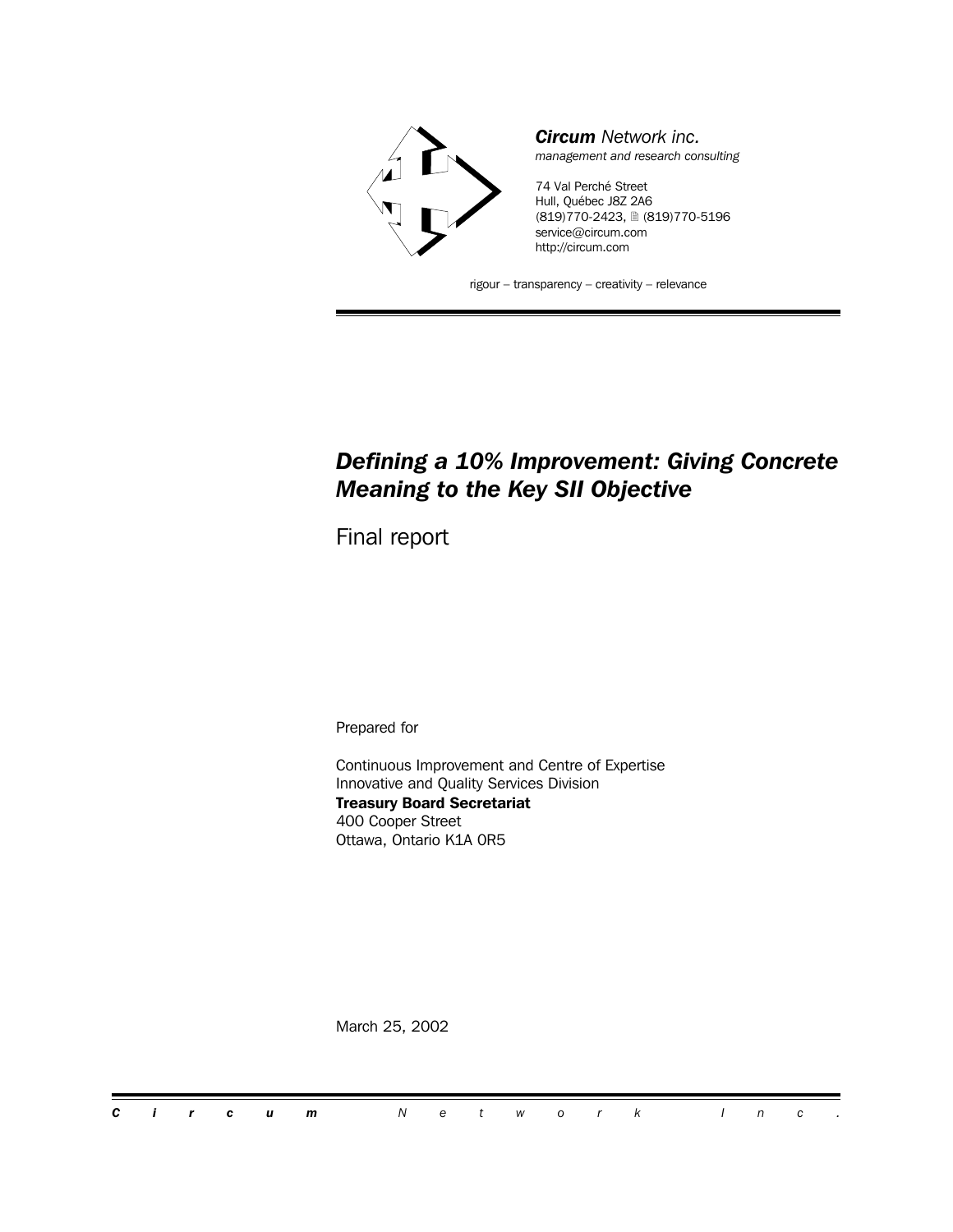# *Defining a 10% Improvement: Giving Concrete Meaning to the Key SII Objective*

# *INTRODUCTION*

The key objective of the 2000 Government of Canada Service Improvement Initiative is to reach a minimum 10% improvement in client satisfaction over the five years of the Initiative (by 2005) for each key service to the public. Another commitment of the SII Policy Framework is to "report within the existing annual RPP (reports on priorities and plans) and DRP (departmental performance reports) planning and reporting process on: [...] annual improvements in client satisfaction [and] progress toward five-year satisfaction targets".<sup>1</sup>

This report discusses the following issues in relation to these commitments:

- which metric should be used to report the level of client satisfaction?
- which aspects of service should be included in the reporting of client satisfaction?
- which clients and services should be included in the reporting of client satisfaction?
- which benchmark should be used to measure improvement?

1 *A Policy Framework for Service Improvement in the Government of Canada*, June 2000, page 4.

|  |  | <b>Circum</b> Network Inc. |  |  |  |  |  |  |
|--|--|----------------------------|--|--|--|--|--|--|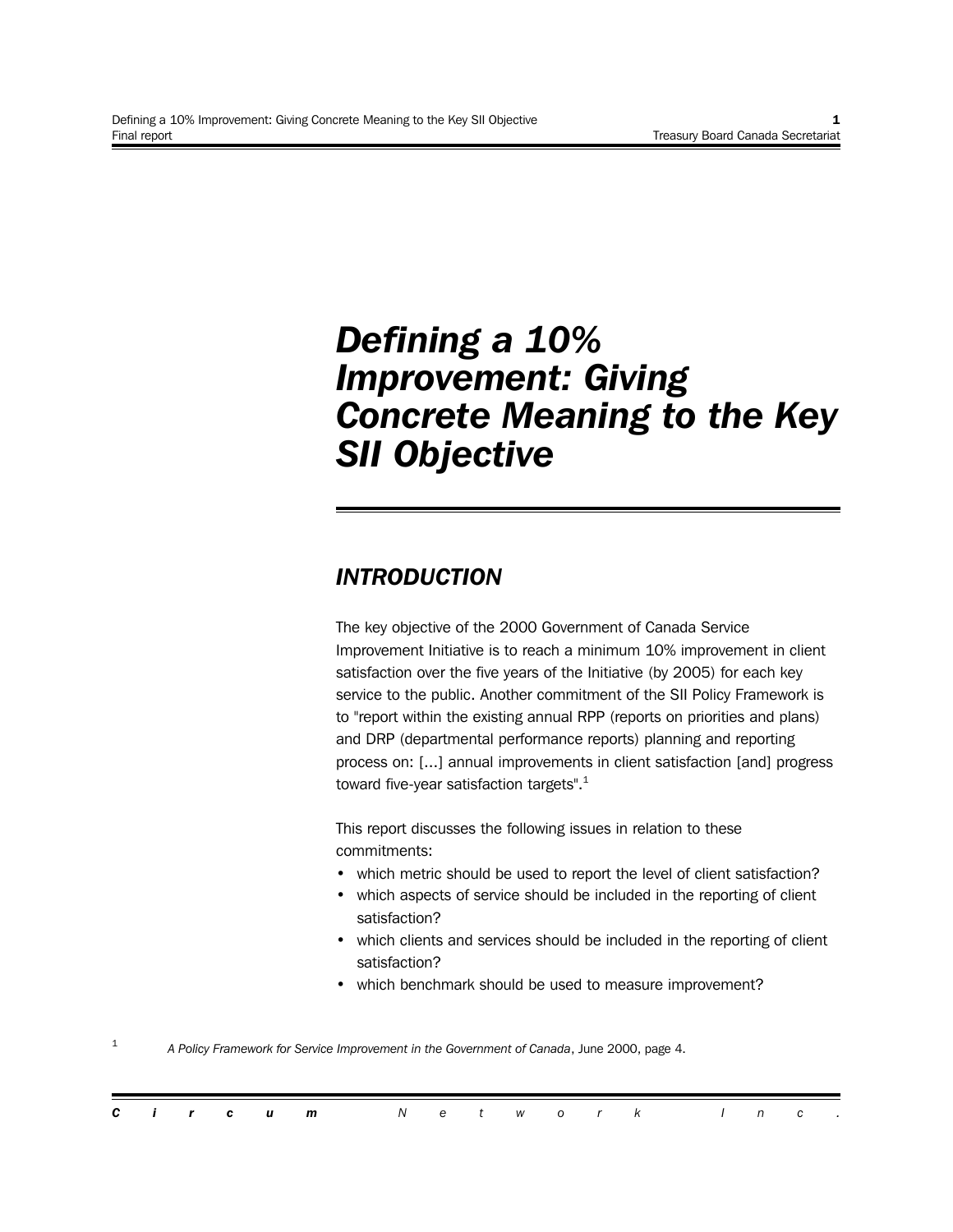# *METHODOLOGY*

This study is based primarily on a series of in-depth interviews conducted with representatives of lead departments and agencies. The following organizations were consulted:

- Atlantic Canada Opportunities Agency;
- Canada Customs and Revenue Agency;
- Canada Post;
- Human Resources Development Canada;
- Parks Canada:
- Passport Office;
- Veterans Affairs.

Official documentation, research literature and the expert opinion of the project manager were considered in the development of this report.

# *OPTIONS/CONSIDERATIONS*

### *Scale Conversion*

The SII Policy Framework states that "in order to conduct similar and comparable surveys, the Common Measurement Tool (CMT) has been identified as the standard tool for measuring client satisfaction".<sup>1</sup> The CMT proposes a five-point scale for satisfaction measurement.<sup>2</sup> The five points are labelled as follows: very dissatisfied, dissatisfied, neutral, satisfied, very satisfied.

Some of the people consulted in the preparation of this report have indicated that they believed that the full distribution of answers using each of the five points is required in order to fully depict the state of client satisfaction. They described how strategies differ if the organization's purpose is to convert a "very dissatisfied" client to a "neutral" client or if it is

1 *Op. cit.*, page 9

 $\mathfrak{D}$ Faye Schmidt with Teresa Strickland, *Client Satisfaction Surveying: Common Measurements Tool*, Citizen-Centred Service Network and Canadian Centre For Management Development, December 1998

|  |  | <b>Circum</b> Network Inc. |  |  |  |  |  |  |
|--|--|----------------------------|--|--|--|--|--|--|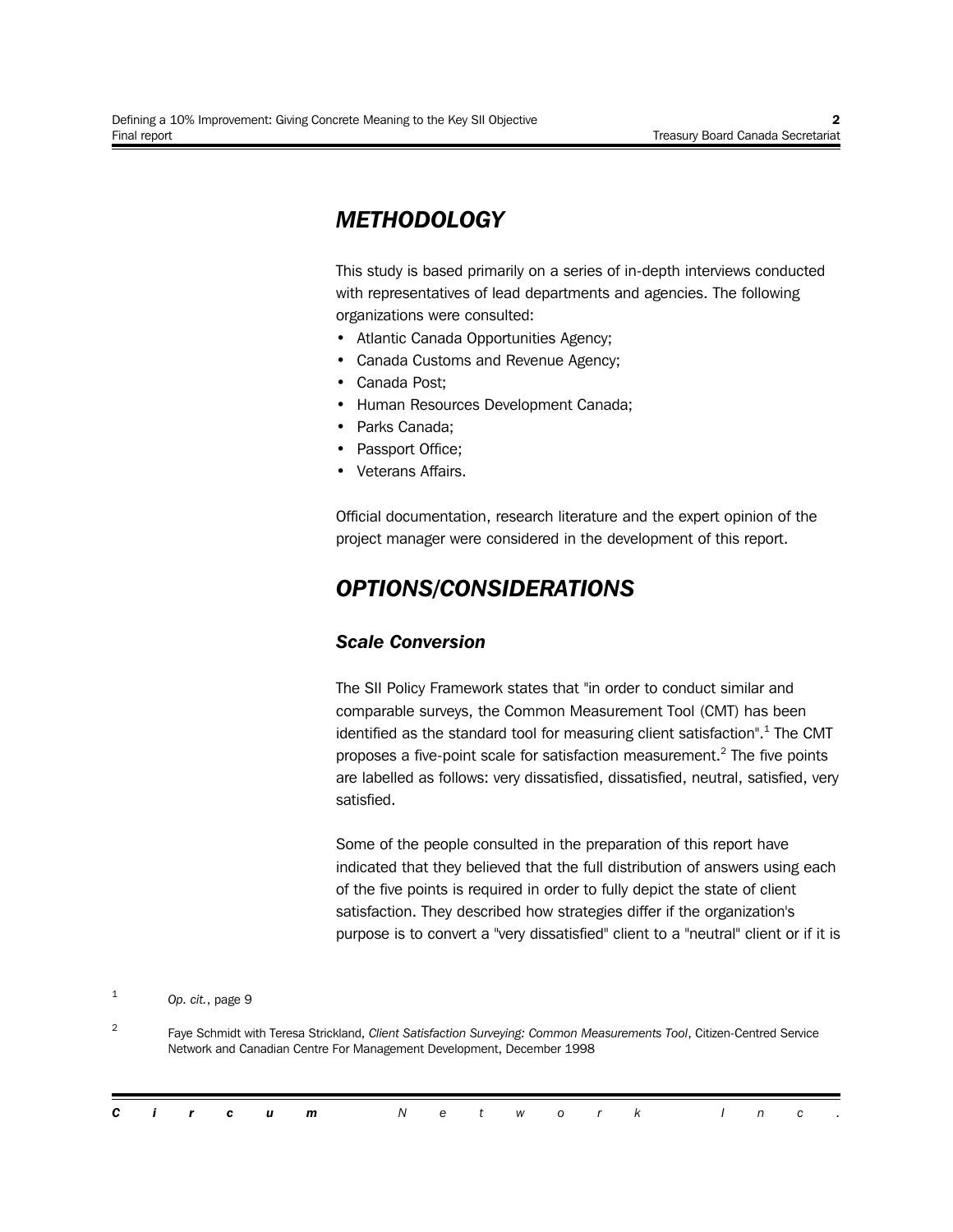to bring a "neutral" client into the "satisfaction" zone. While this position certainly has merit in the context of developing service improvement programs, it is not in sync with the public communication and accountability objective which is stated in the SII Policy Framework. Communication of service improvement results must be commensurate with the fact that this aspect of organizational performance is one of several raised in RPPs and DPRs; it must, therefore, aim for simplicity and ease and understanding.

If client satisfaction must be summarized into a single figure, two options exist: the percentage of clients who expressed satisfaction and a weighted average of all answers provided.

#### *Percentage expressing satisfaction*

A common approach to summarizing client satisfaction has been to report, in aggregate, the percentage of clients who indicated that they were "satisfied" or "very satisfied" — the so-called top-two box approach. For example, if the answers were distributed as follows, the aggregate satisfaction figure would be 80%.

#### **TABLE 1 • Hypothetical survey results**



This approach offers a number of significant advantages:

- it is easy to understand it requires no computation other than summing two percentages;
- it relates directly to the SII key indicator of client satisfaction;
- it has been in use for years in a number of public and private organizations; therefore it is relatively easy to compare with other organizations' performance;
- several federal departments and agencies have already reported client satisfaction using this metric;

|  |  | <b>Circum</b> Network Inc. |  |  |  |  |  |  |
|--|--|----------------------------|--|--|--|--|--|--|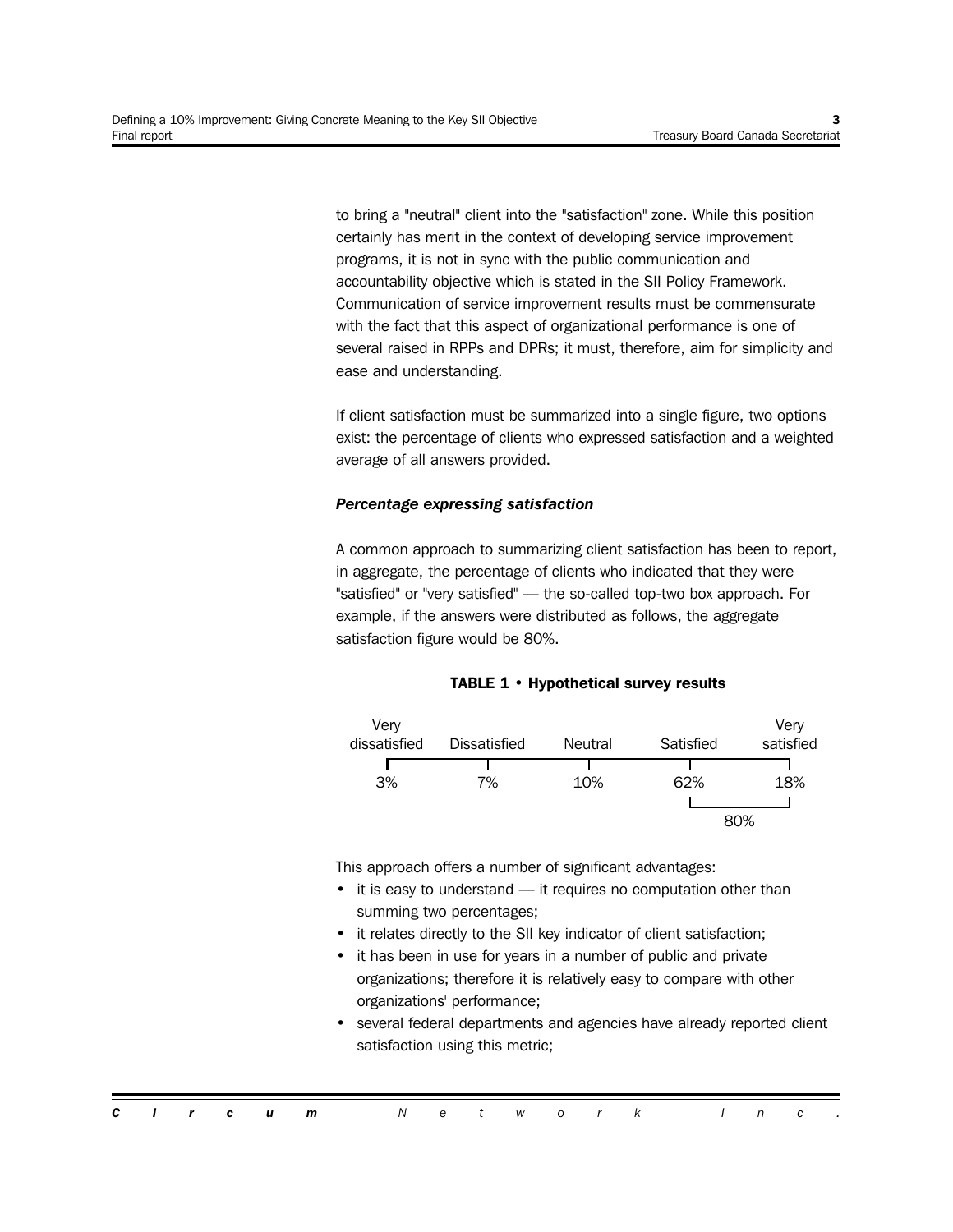• it tends to paint a favourable picture of organizational performance.

It also has a number of drawbacks:

- because it melts "satisfied" and "very satisfied" ratings equally, this approach hides levels of satisfaction: a "very satisfied" client has the same value as a "satisfied" client<sup>1</sup>;
- by reporting only on the right side of the scale, this figure also hides levels of dissatisfaction;
- it tends to inflate the reported level of satisfaction and to leave little room for measured improvement (in Table 2, shifts between "satisfied" and "very satisfied" do not affect the 80% performance rating);
- it is not comparable to the *Citizen First* index.<sup>2</sup>

Overall, this measure presents a very low level of sensitivity to variations in patterns of satisfaction. Table 2 contains several distributions of client satisfaction which would all summarize to the same 80% of satisfaction. Arguably, the situations depicted in Table 2 are different from one another and deserve an aggregate figure which will distinguish among them. The top-two boxes approach does not provide this level of sensitivity.

1 Some authors consider that this is an important reason why many client satisfaction improvement strategies have not worked out. See Thomas O. Jones and W. Earl Sasser jr., "Why Satisfied Customers Defect", *Harvard Business Review*, November-December 1995. Some of the people consulted considered this a positive feature of this approach, arguing that the SII policy aims at improving the percentage of client satisfaction, not the proportion of "very satisfied" clients.

2 Erin Research, *Citizens First*, for the Citizen-Centres Service Network and the Canadian Centre for Management Development, October 1998; Erin Research, *Citizens First 2000*, for the Public Sector Service Delivery Council and the Institute of Public Administration of Canada, 2001.

|  |  |  | <b>Circum</b> Network Inc. |  |  |  |  |  |  |
|--|--|--|----------------------------|--|--|--|--|--|--|
|  |  |  |                            |  |  |  |  |  |  |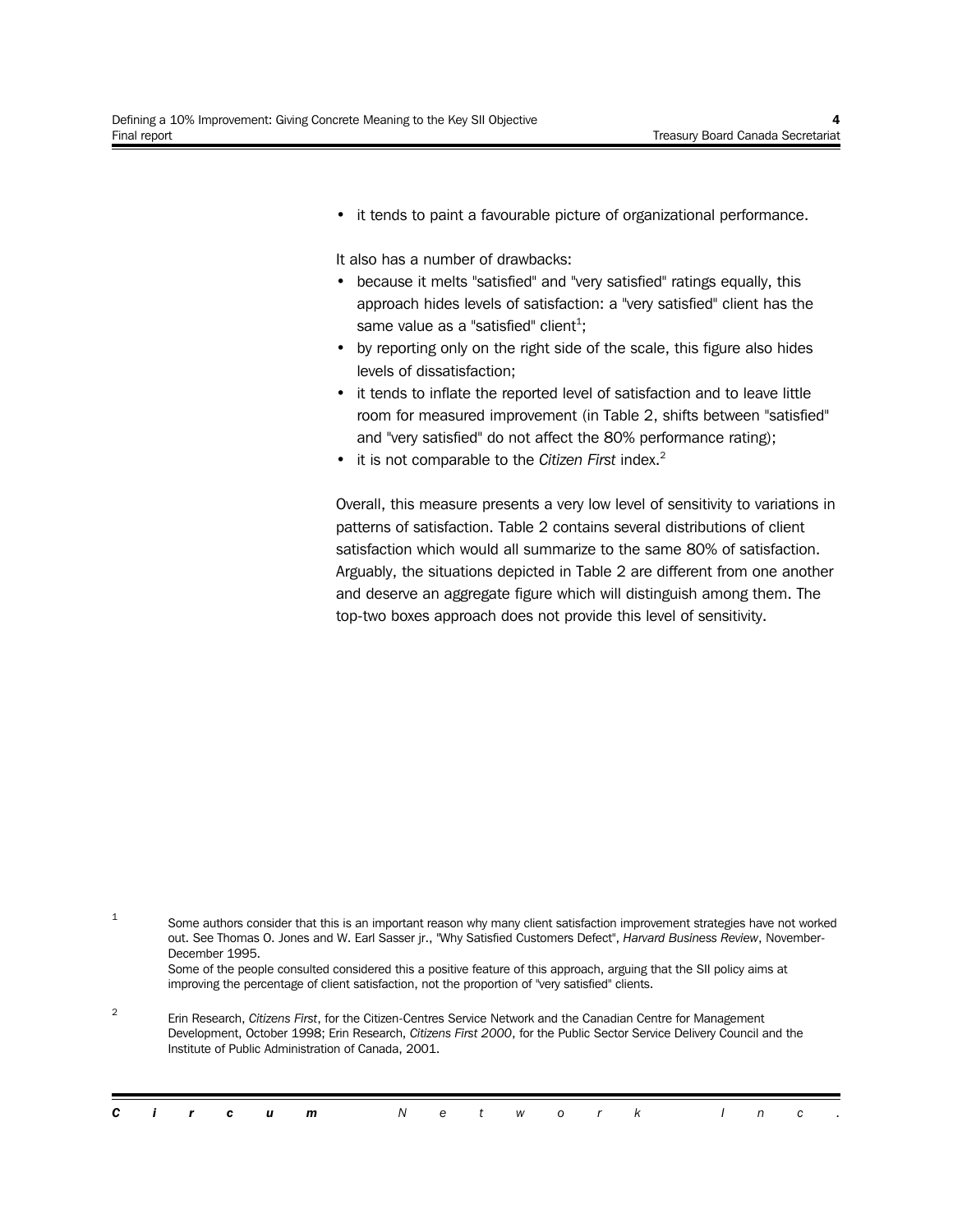| Very<br>dissatisfied | <b>Dissatisfied</b> | Neutral | Satisfied | Very<br>satisfied |
|----------------------|---------------------|---------|-----------|-------------------|
|                      |                     |         |           |                   |
| 3%                   | 7%                  | 10%     | 62%       | 18%               |
| 20%                  | 0%                  | 0%      | 62%       | 18%               |
| 3%                   | 7%                  | 10%     | 18%       | 62%               |
| 0%                   | 0%                  | 20%     | 0%        | 80%               |

#### **TABLE 2 • Hypothetical survey results totalling 80% of satisfaction**

#### *Weighted average of all answers*

The principle behind weighted averages of answers is that the "intensity" of client feelings should be depicted in the summary figure. For example, the summary should be different if all clients indicated that they were "satisfied" versus all clients being "very satisfied".

The arithmetics of the weighted average are simple. Each point on the five-point scale is given a value which is multiplied by the percentage of clients having chosen that scale point. The summary figure is the sum of these weighted figures. Table 3 presents an example of a calculation using simple weights of 1 to 5 for the scale from very dissatisfied to very satisfied.

|                | Very<br>dissatisfied | Dissatis-<br>fied | Neutral | Satisfied | Very<br>satisfied |
|----------------|----------------------|-------------------|---------|-----------|-------------------|
|                |                      |                   |         |           |                   |
|                | 3%                   | 7%                | 10%     | 62%       | 18%               |
| Weight         | 1                    | 2                 | З       | 4         | 5                 |
| Multiplication | 0.03                 | 0.14              | 0.30    | 2.48      | 0.90              |
| Sum            |                      |                   | 3.85    |           |                   |

#### **TABLE 3 • Example of a weighted average calculation**

Various weighting schemes are possible. The most common ones are presented in Table 4.

*Circum Network Inc .*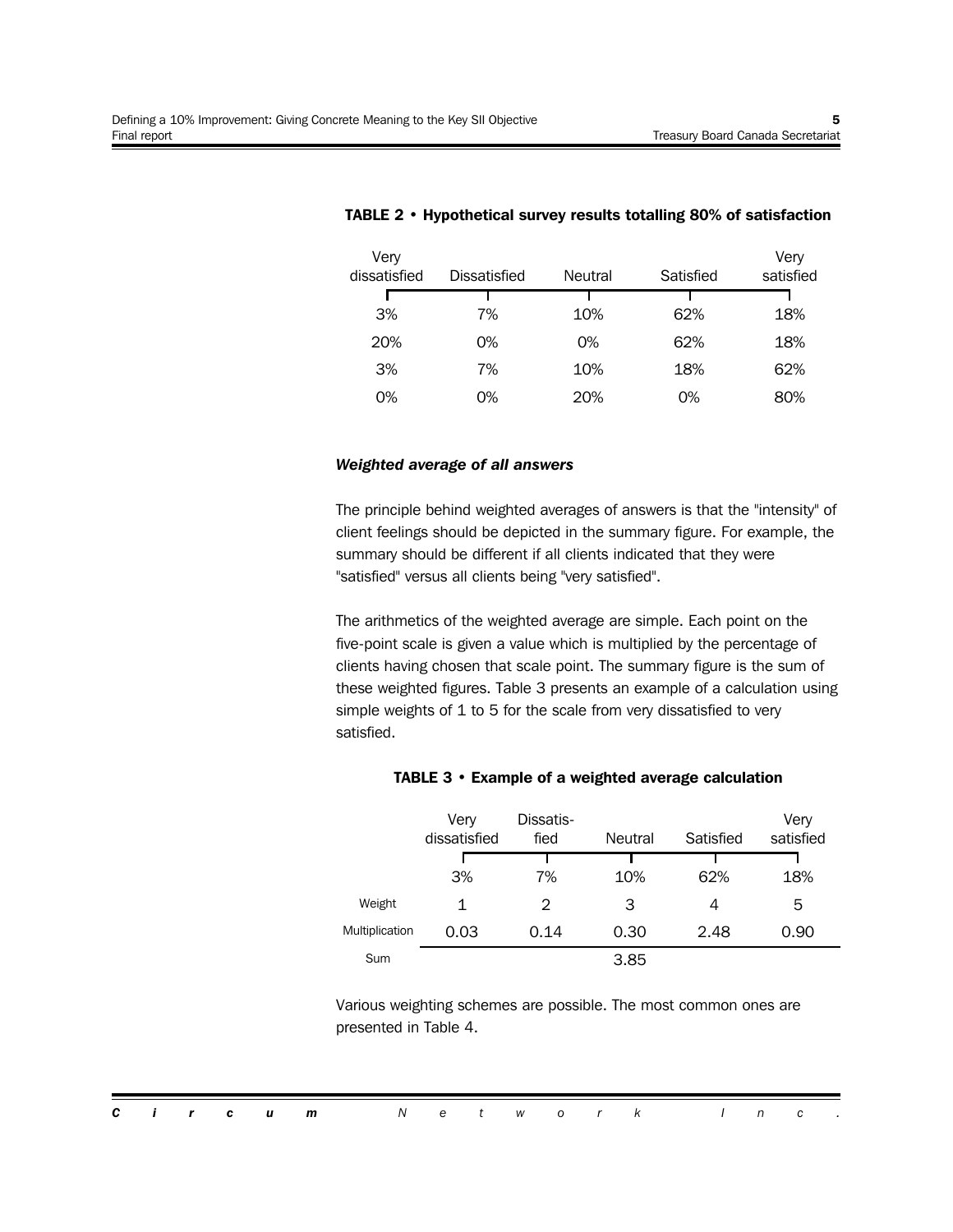|                       | Very<br>dissatis-<br>fied | Dissatis-<br>fied | <b>Neutral</b> | Satisfied | Very<br>satisfied |
|-----------------------|---------------------------|-------------------|----------------|-----------|-------------------|
| Point rating          |                           |                   |                |           |                   |
|                       | 1                         | 2                 | З              | 4         | 5                 |
| Adjusted point rating | 20                        | 40                | 60             | 80        | 100               |
| Two-pole rating       | -100                      | -50               | 0              | 50        | 100               |
| 100-point rating      |                           | 25                | 50             | 75        | 100               |

#### **TABLE 4 • Common weighting schemes**

The "point rating" scheme has no particular appeal; it is simply an off-shot of the simple coding used by computer programs to record answers into data bases. It is difficult to interpret in the absolute.

The "adjusted point rating" is a close parent of the "point rating". It is simply 20 times its value. While its interpretation may seem more intuitive, it has a minimum value of 20 which makes no particular sense.

The "two-pole rating" acknowledges the fact that the left side of the scale really depicts a negative feeling — dissatisfaction is not the absence of satisfaction but rather the presence of a negative reaction. On this scale, "neutral" is the absence of satisfaction and, correspondingly, the two-pole rating scheme assigns it a value of zero. While conceptually accurate, this scheme is not easy to communicate — few people received negative marks while going through school.

The "100-point rating" scheme has many advantages over the preceding weighting schemes as well as over the percentage of satisfied clients option:

- it takes every answer into account;
- it is sensitive to changes in the intensity of client feelings Table 5 reproduces the weighted average for the Table 2 scenarios which were all considered equivalent under the percentage option;
- it leaves organizations more room to measure improvement;
- it depicts changes away from dissatisfaction zone as well as changes into and within the satisfaction zone;

*Circum Network Inc .*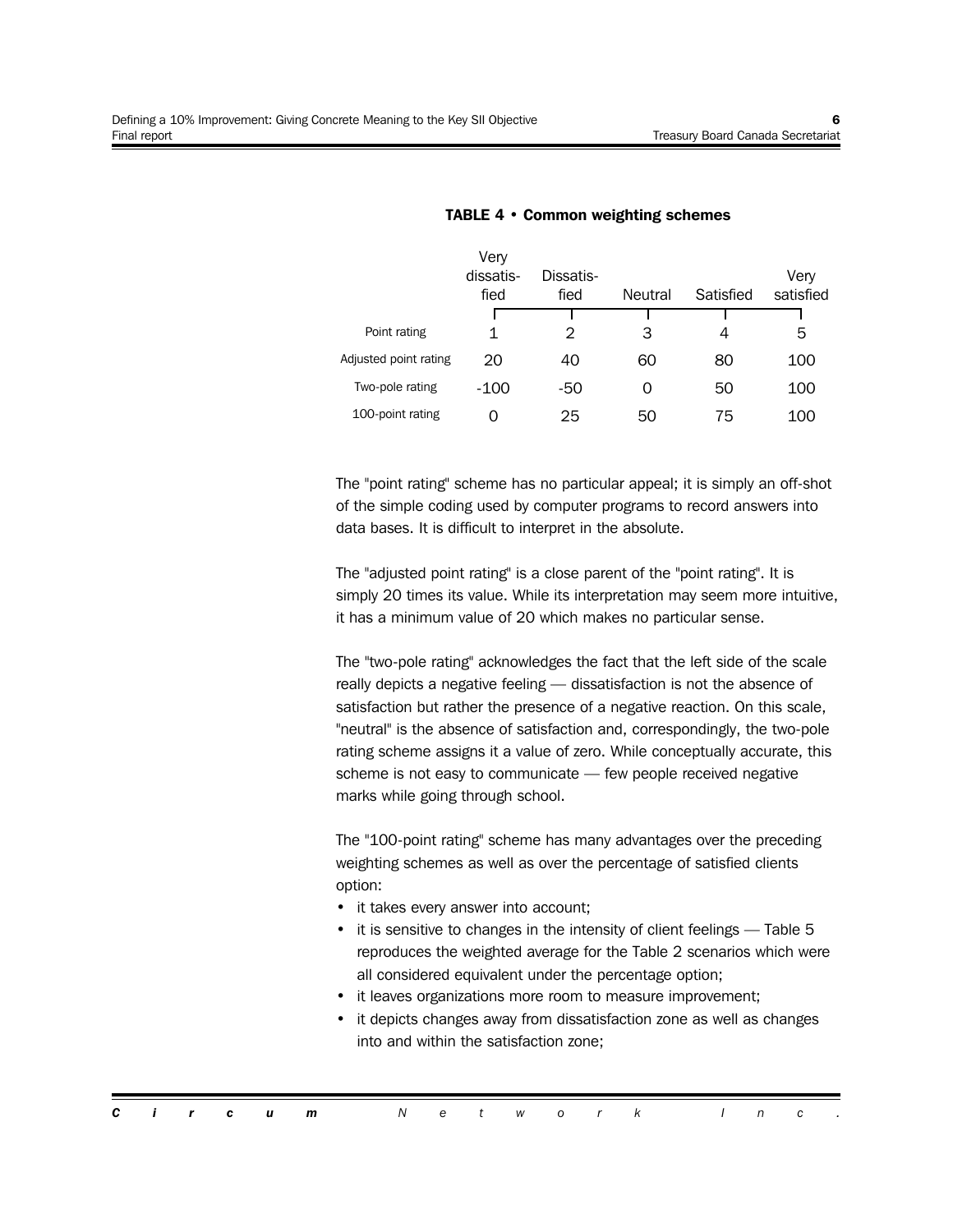• it is comparable to the *Citizens First* calculation and reporting.

The 100-point scheme has some disadvantages as well:

- since it requires computations, it may not be as easily understood as the percentage of clients choosing one of the two top satisfaction boxes on the scale;
- it represents a break from the recent practice of several departments and agencies which have been reporting the top-two box percentage.

| totalling 80% of satisfaction |                   |         |           |                   |                         |  |  |  |  |  |  |  |  |
|-------------------------------|-------------------|---------|-----------|-------------------|-------------------------|--|--|--|--|--|--|--|--|
| Very<br>dissatisfied          | Dissatis-<br>fied | Neutral | Satisfied | Verv<br>satisfied | Weighted<br>average $1$ |  |  |  |  |  |  |  |  |
|                               |                   |         |           |                   |                         |  |  |  |  |  |  |  |  |
| 3%                            | 7%                | 10%     | 62%       | 18%               | 71.25                   |  |  |  |  |  |  |  |  |
| 20%                           | 0%                | 0%      | 62%       | 18%               | 64.50                   |  |  |  |  |  |  |  |  |
| 3%                            | 7%                | 10%     | 18%       | 62%               | 82.25                   |  |  |  |  |  |  |  |  |
| 0%                            | 0%                | 20%     | 0%        | 80%               | 90.00                   |  |  |  |  |  |  |  |  |

### **TABLE 5 Weighted averages for hypothetical survey results totalling 80% of satisfaction**

<sup>1</sup> Using the 100-point rating scheme

### *Meaning of a 10% Increase*

The remainder of this report deals with the meaning of the 10% objective set up in the Policy Framework. Let us first examine what this 10% meant according to the Policy document.

The SII Policy Framework states that:

*The Service Improvement Initiative policy framework commits those departments and agencies which have significant direct service delivery activities for Canadians to: [...] establish targets for improved client satisfaction in key services to the public (minimum 10% improvement by 2005 compared to*

*Circum Network Inc .*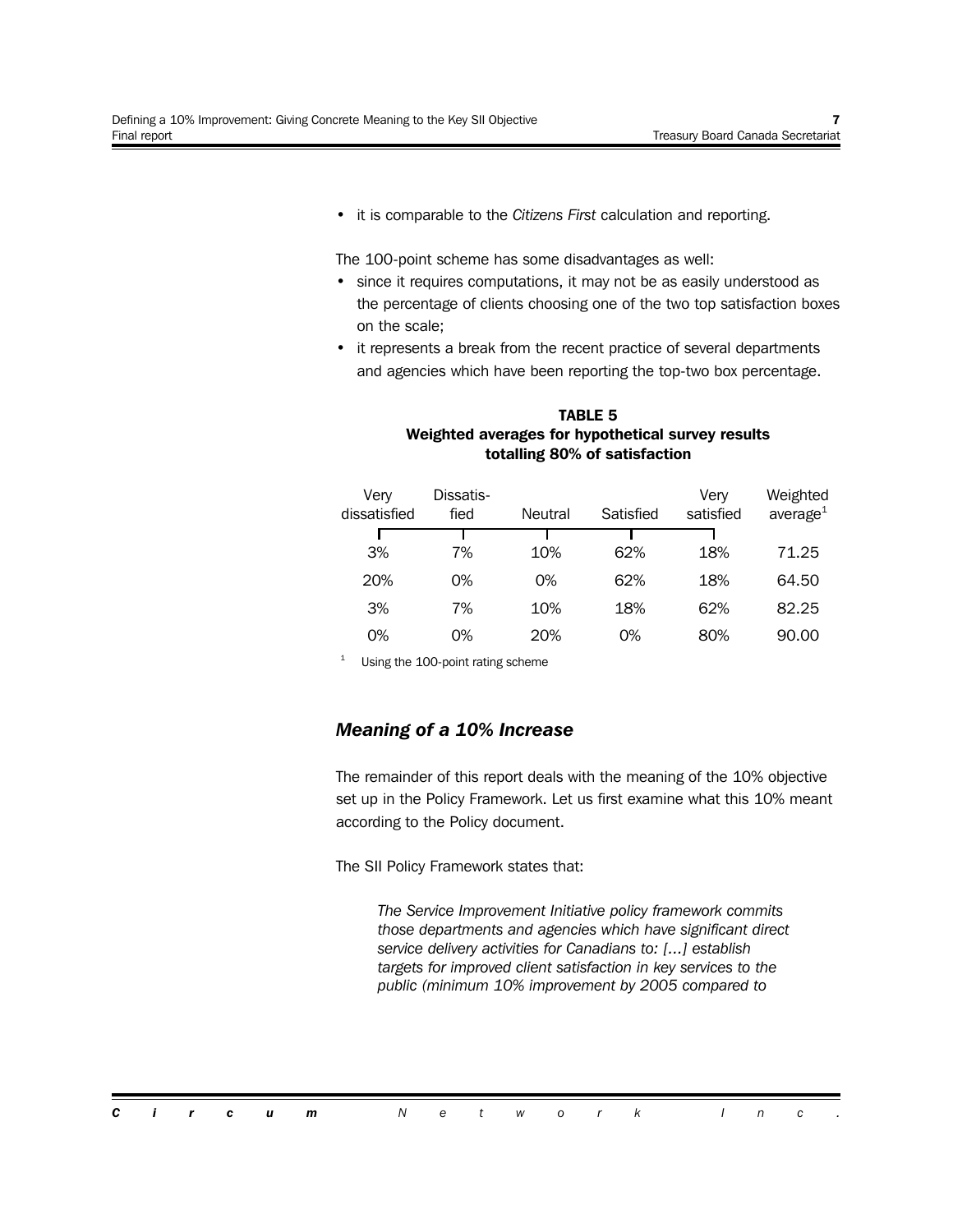*2000 Citizens First survey results, or the organisation's own year 2000 baseline surveys).*<sup>1</sup>

There are several key pieces of information in this citation:

- the Policy applies to departments and agencies with "significant" direct service delivery activity;
- the targets relate to "key services";
- the minimum objective is 10% improvement compared to year 2000;
- the default yardstick is *Citizens First*; departments and agencies may use their own surveys.

The meaning of the "10%" is also in question. Another citation from the Policy Framework may help: "The resulting improvements have increased passenger satisfaction from 68 percent to 84 percent. This 16% increase in satisfaction can be attributed to focussing improvements in the service areas most important to the passengers".<sup>2</sup> If the document calculates that the change from 68% to 84% is a 16% change (arguably a 16 percentage point improvement, not 16%), then the 10% objectives must read as an expectation to move the *Citizens First 2000* rating of 51<sup>3</sup> to 61 by 2005.

The Policy may be seen as presenting the 10% increase as an expectation for each department and agency involved. This interpretation would not be sensitive to the fact that improvement is much easier from a low score starting point than from a high score starting point. If the 10% objective is interpreted as a government-wide objective — the achievement of which can be assessed through *Citizens First*-type studies — then the expected contribution of each department and agency should be modulated according to each organization's starting point. Table 6 lays out our proposal for the expected improvements in relation with the organizational benchmark figure.

<sup>1</sup> *A Policy Framework..., op. cit.,* p. 8.

<sup>2</sup> *Idem*, p. 9.

<sup>3</sup> *Citizens First 2000, op. cit.*, p. 14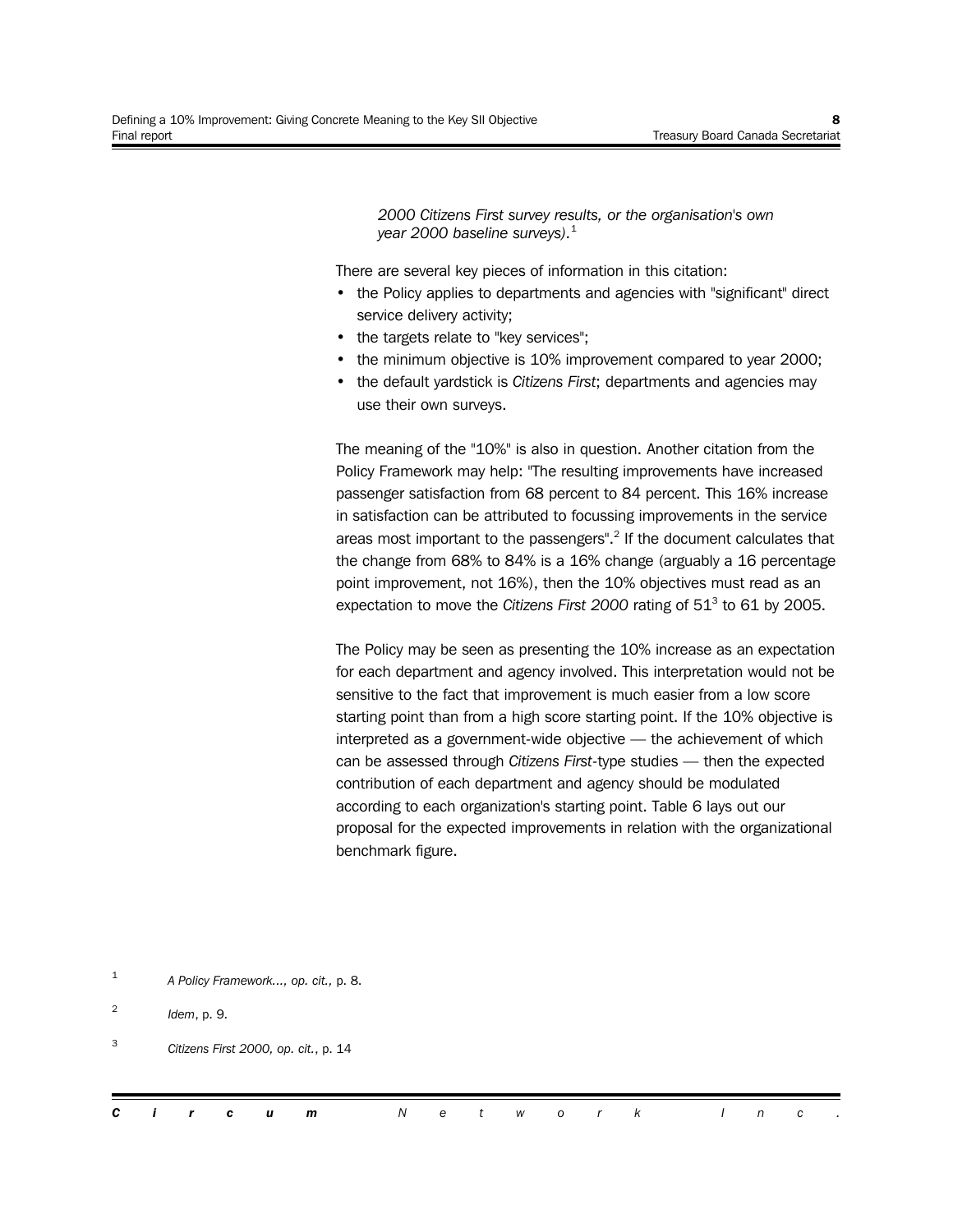| 2000 Benchmark | <b>Expected increase by</b><br>2005 | <b>Expected 2005 level</b> |
|----------------|-------------------------------------|----------------------------|
| 40             | 25                                  | 65                         |
| 50             | 20                                  | 70                         |
| 60             | 15                                  | 75                         |
| 70             | 10                                  | 80                         |
| 80             | 6                                   | 86                         |
| 90             | 2                                   | 92                         |

**TABLE 6 Expected improvements based on organizational benchmarks**

### *Baseline for a 10% Increase*

Should the baseline figure from which the improvement will be measured be the overall satisfaction figure, the average satisfaction with core items<sup>1</sup> or some other arrangement of several satisfaction indicators<sup>2</sup>?

Let's distinguish the goal of the SII and the means to attain the goal. In order to reach the improvement objective, organizations will have to develop service improvement strategies which will take into account the importance that their clients attach to various aspects of service as well as the areas associated with lower satisfaction ratings. Service improvement strategies require detailed data on core items and on an array of aspects of service.

However, the ultimate goal of the SII Policy Framework is not to improve satisfaction with any particular aspect of service but rather to increase the sense of satisfaction that citizens derive from federal government service. Hence, the best indicator of the achievement of this objective is the overall satisfaction attached with service delivery.

<sup>2</sup> In some contexts, satisfaction indicators can range from answers to the CMT-type satisfaction scale to the likelihood of returning for additional service to comparisons with other public or private organizations.

| <b>Circum</b> Network Inc. |  |  |  |  |  |  |  |  |  |  |  |  |  |  |  |  |  |
|----------------------------|--|--|--|--|--|--|--|--|--|--|--|--|--|--|--|--|--|
|----------------------------|--|--|--|--|--|--|--|--|--|--|--|--|--|--|--|--|--|

<sup>1</sup> A set of ten key aspects of service were identified by Treasury Board Secretariat as core elements of service, following the analysis of the 1998 data from *Citizens First*. They are most clearly laid out in the *How-to Guide for the Service Improvement Initiative*, March 2001, page 63 and erratum.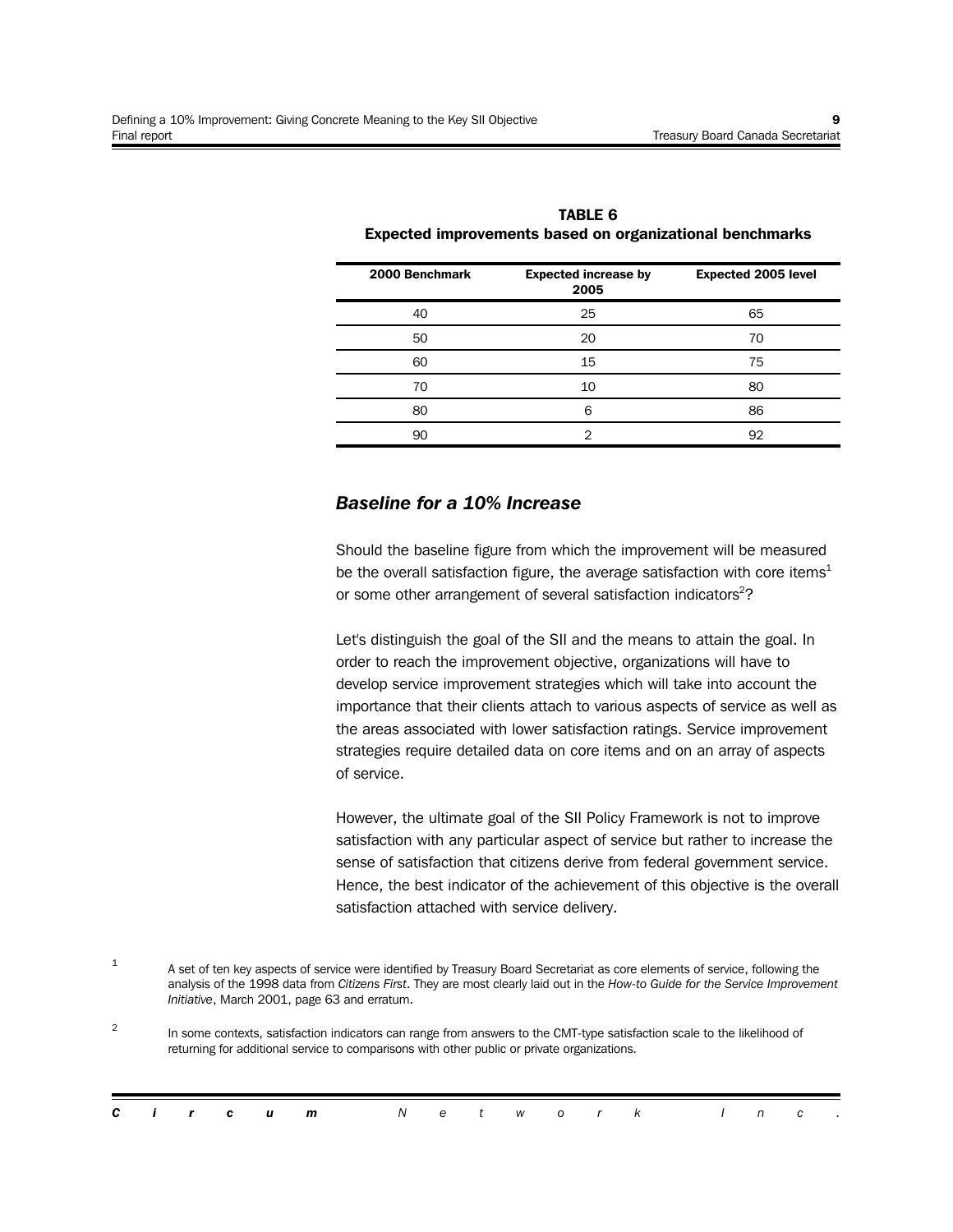This conclusion is supported by recent literature $^{\rm 1}$  indicating that single-item measurement (much like the global satisfaction question from the CMT) can be a reliable and cost-effective method of summarising multifaceted objects like client satisfaction.

## *Scope of the 10% Improvement Target*

Should the improvement objective be applied to all client groups or should certain target populations be defined? Again, it is important to distinguish between the development of a service improvement strategy and reporting on the achievement of the 10% goal.

Within an organization, the development of the service improvement strategy will likely be segmented according to management accountability schemes. An organization structured geographically will probably request that regional managers develop region-sensitive strategies; another organization structured according to channels of service will probably think through their strategy according to this breakdown. Programs, regions, channels of service, client types, etc., any classification relevant to an organization will do in terms of developing the improvement strategy.

It is also quite possible that some organizations will uncover pockets of clienteles which are particularly pleased or displeased with their service. They may want to treat them in some special way.

But these comments are related to the service improvement strategy, not to reporting on accomplishments. The SII Policy Framework states that the service improvement should focus on key services to the public. While some services may be key because of their strategic nature, we can presume that key services will tend to be those which are addressed to the widest audiences. Hence, the measurement of satisfaction improvement should focus on the programs and services dealing with the largest client groups.

<sup>1</sup> See John P. Wanous and Michael J. Hudy, "Single-Item Reliability: A Replication and Extension", *Organizational Research Methods*, vol. 4, no. 4, October 2001, pp. 361-375; John P. Wanous, A.E. Reichers and Michael J. Hudy, "Overall job satisfaction: How good are single-item measures?", *Journal of Applied Psychology*, vol. 82, 1997 pages 247-252; John P. Wanous and A.E. Reichers, "Estimating the reliability of single-item measure", *Psychological Reports*, vol. 78, 1996, pp. 631- 634.

|  |  | <b>Circum</b> Network Inc. |  |  |  |  |  |  |
|--|--|----------------------------|--|--|--|--|--|--|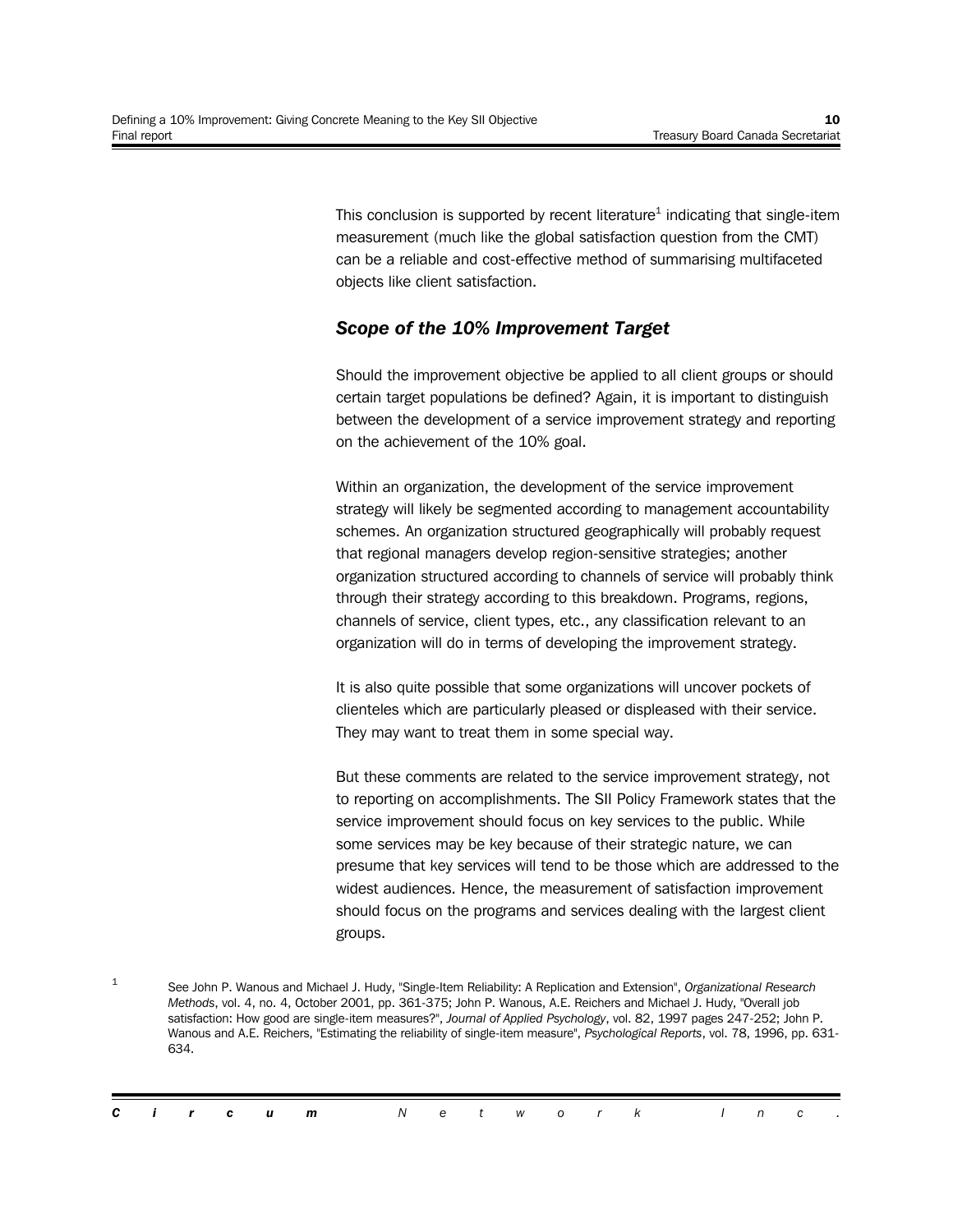Among the people consulted as part of this study, the strategy has been to take benchmark measurements as wide as possible under the circumstances. Most gauged the satisfaction of virtually all of their clienteles (that could represent upwards of 90% of all clients, on the basis of samples, of course) or planned to do so. Some were leery of imposing systematic measurement on top of other types of consultation mechanisms — although they may not be in a position to report on satisfaction improvement as a consequence of this hesitation. $<sup>1</sup>$ </sup>

The reasoning used in the previous section which led us to conclude that satisfaction reporting should deal with overall satisfaction applies here as well. It leads to the conclusion that satisfaction reporting should reflect the perceptions of the largest client groups and that it should take the form of an aggregate figure — much like a GPA for a student. This is not to say that organizations should not or may not report accomplishments with small populations or portions of their mandate. Simply, achieving the SII objective means effecting change that can be measured at the level of the public service and, hence, at the level of the organization.

### *Source of Benchmark Information*

The SII Policy Framework indicates that organizations' service improvement should be measured against the 2000 *Citizens First* survey results or against organizations' 2000 baseline surveys. There are issues associated with each of these sources.

In the judgement of many of the people consulted in the context of this study, *Citizens First 2000* data constitute a useful global picture allowing comparisons among levels of the public sector and between the public and the private sectors — on top of permitting macro analyses such as the ones which led to the identification of the five key drivers in 1998. The same people indicated that these data are not however, in their view, a reliable source of information to gauge the performance of their

1 Interestingly, the only organizations where it was not possible to complete in-depth interviews during the study period were those that have the most decentralized management structures. In these organizations, responsibility for client satisfaction measurement and for the development of service improvement strategies were diffused and no single person was able to report on the department's realisations to date and plans to conform with the Policy.

|  |  | <b>Circum</b> Network Inc. |  |  |  |  |  |  |
|--|--|----------------------------|--|--|--|--|--|--|